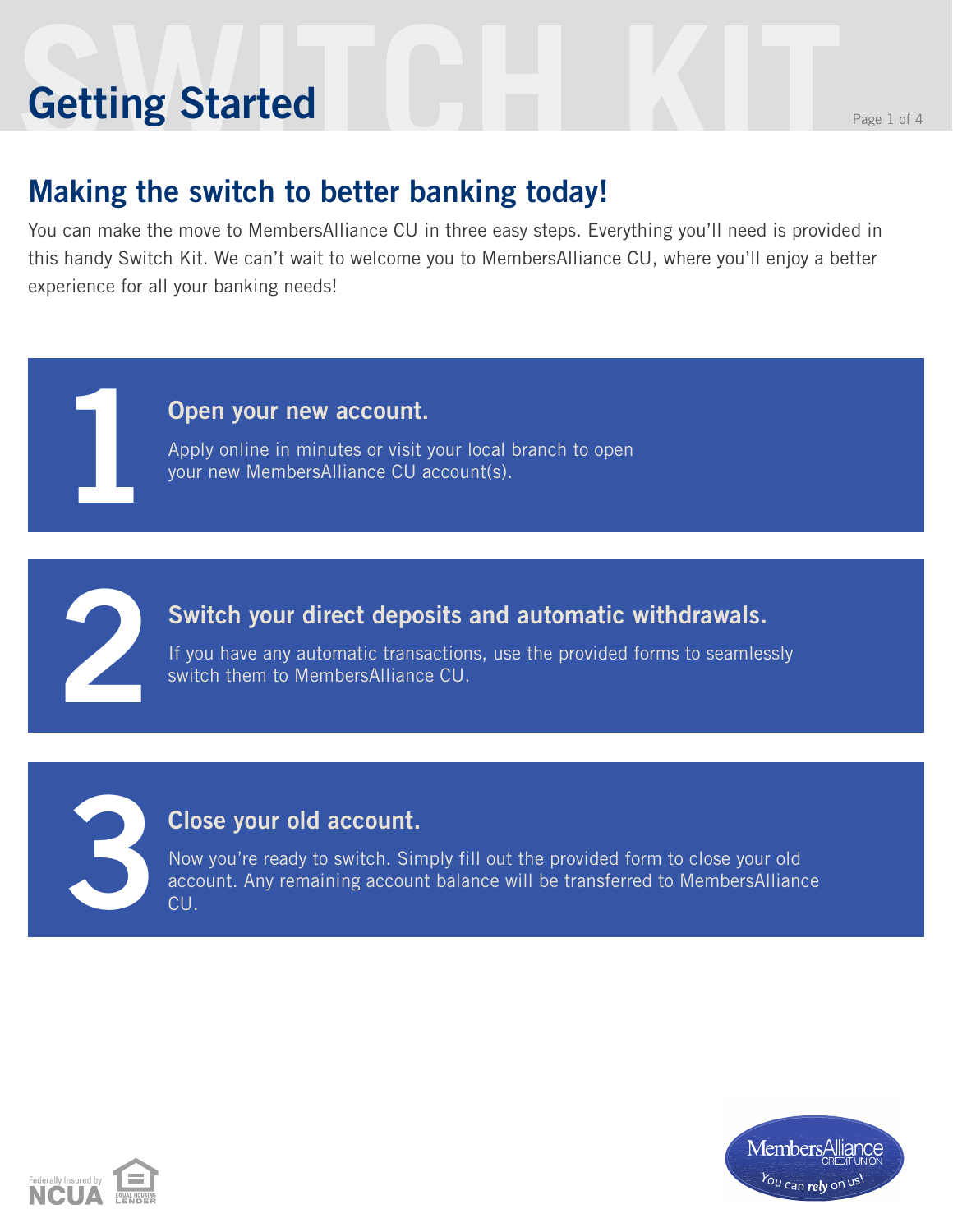### **Direct Deposit Authorization**

You can use your keyboard to fill out this form online, or you can print the form and complete it by hand.

Use this form to authorize your employer, retirement and pension funds, or any other agency to deposit your payment directly into your MembersAlliance CU account. Use one form for each direct deposit.

| <b>Notification of Direct Deposit Authorization Change</b>                                  | <b>Direct Deposit Checklist:</b>                |                     |                                                                                                   |
|---------------------------------------------------------------------------------------------|-------------------------------------------------|---------------------|---------------------------------------------------------------------------------------------------|
| <b>Company or Employer:</b>                                                                 |                                                 |                     | Use this list to remember all<br>your direct deposits you need<br>to transfer. These are the most |
| <b>Address:</b>                                                                             |                                                 |                     | common direct deposits.                                                                           |
| City, State, Zip:                                                                           |                                                 |                     | Payroll                                                                                           |
| <b>Phone Number:</b>                                                                        |                                                 |                     | Investments                                                                                       |
| <b>Employee ID:</b>                                                                         |                                                 |                     | <b>Retirement Plans</b>                                                                           |
| (if applicable)                                                                             |                                                 |                     | <b>Social Security</b>                                                                            |
| Effective immediately, please deposit the net amount of my check to my MembersAlliance      |                                                 |                     |                                                                                                   |
| CU account. I authorize (name of depositor)                                                 |                                                 |                     |                                                                                                   |
| to automatically deposit funds into the account below. This authorization shall remain in   |                                                 |                     |                                                                                                   |
| place until I have submitted a new authorization, or until this authorization is changed or |                                                 |                     |                                                                                                   |
| revoked by me in writing.                                                                   |                                                 |                     |                                                                                                   |
| Place an X next to your desired option.                                                     |                                                 |                     |                                                                                                   |
|                                                                                             | Net amount to MembersAlliance CU CHECKING       |                     |                                                                                                   |
| Account #                                                                                   |                                                 | Routing # 271988760 |                                                                                                   |
|                                                                                             | <b>Net amount to MembersAlliance CU SAVINGS</b> |                     |                                                                                                   |
| Account #                                                                                   |                                                 | Routing # 271988760 |                                                                                                   |
|                                                                                             |                                                 |                     |                                                                                                   |
| Signature:                                                                                  |                                                 | Date:               |                                                                                                   |
| Name:                                                                                       |                                                 |                     |                                                                                                   |
| Address:                                                                                    |                                                 |                     |                                                                                                   |
| City, State, Zip:                                                                           |                                                 |                     |                                                                                                   |
| <b>Phone Number:</b>                                                                        |                                                 |                     |                                                                                                   |

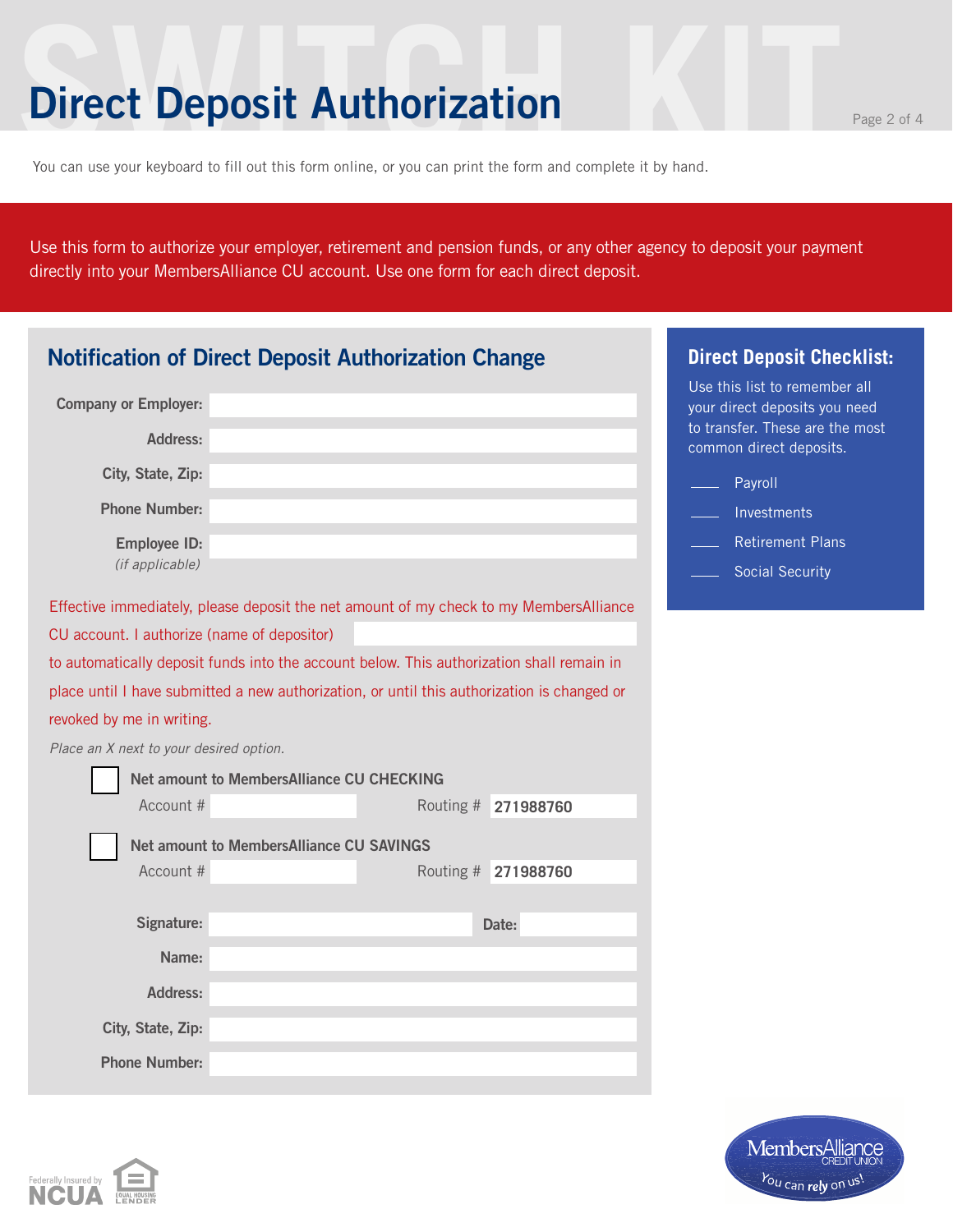### **Automatic Withdrawal Authorization**

You can use your keyboard to fill out this form online, or you can print the form and complete it by hand.

**City, State, Zip:**

**Phone Number:**

Use this form to authorize a change to any automatic payment, deductions, or withdrawals from your account. Use one form for each automatic withdrawal. Or, many companies and agencies make it easy to change your account on record online on their website.

| <b>Notification of Withdrawal Authorization Change</b>                                       |                                                                                                      |                |           |           | <b>Automatic Withdrawal</b><br><b>Checklist:</b>                |
|----------------------------------------------------------------------------------------------|------------------------------------------------------------------------------------------------------|----------------|-----------|-----------|-----------------------------------------------------------------|
| Name of Company:                                                                             |                                                                                                      |                |           |           | Use this list to remember all your                              |
| <b>Account Number:</b>                                                                       |                                                                                                      |                |           |           | automatic payments you need to                                  |
| <b>Payment Amount:</b>                                                                       |                                                                                                      |                |           | payments. | transfer. These are some of the<br>most commonly used automatic |
| <b>Address:</b>                                                                              |                                                                                                      |                |           |           | Home Mortgage                                                   |
| City, State, Zip:                                                                            |                                                                                                      |                |           |           | Auto Loans                                                      |
| <b>Phone Number:</b>                                                                         |                                                                                                      |                |           |           | <b>Utilities</b>                                                |
|                                                                                              |                                                                                                      |                |           |           | Insurance                                                       |
| Please cancel all automatic withdrawals from my old institution:                             |                                                                                                      |                |           |           | Cable/Internet                                                  |
| <b>Financial Institution:</b>                                                                |                                                                                                      |                |           |           | <b>Gym/Club Memberships</b>                                     |
| Account #                                                                                    |                                                                                                      | Bank Routing # |           |           | <b>Credit Cards</b>                                             |
|                                                                                              | Please make all future automatic withdrawals from my new institution:                                |                |           |           | Investments                                                     |
| <b>Financial Institution:</b>                                                                | <b>MembersAlliance CU</b>                                                                            |                |           |           | Subscriptions                                                   |
| Account #                                                                                    |                                                                                                      | Bank Routing # | 271988760 |           | <b>Charity Donations</b>                                        |
| you have been notified by me in writing that this authorization has been changed or revoked. | This authorization will remain in effect until I have submitted to you a new authorization, or until |                |           |           |                                                                 |
| Signature:                                                                                   |                                                                                                      |                | Date:     |           |                                                                 |
| Name:                                                                                        |                                                                                                      |                |           |           |                                                                 |
| <b>Address:</b>                                                                              |                                                                                                      |                |           |           |                                                                 |

Members Alliand<br>*You can rely on usl.*